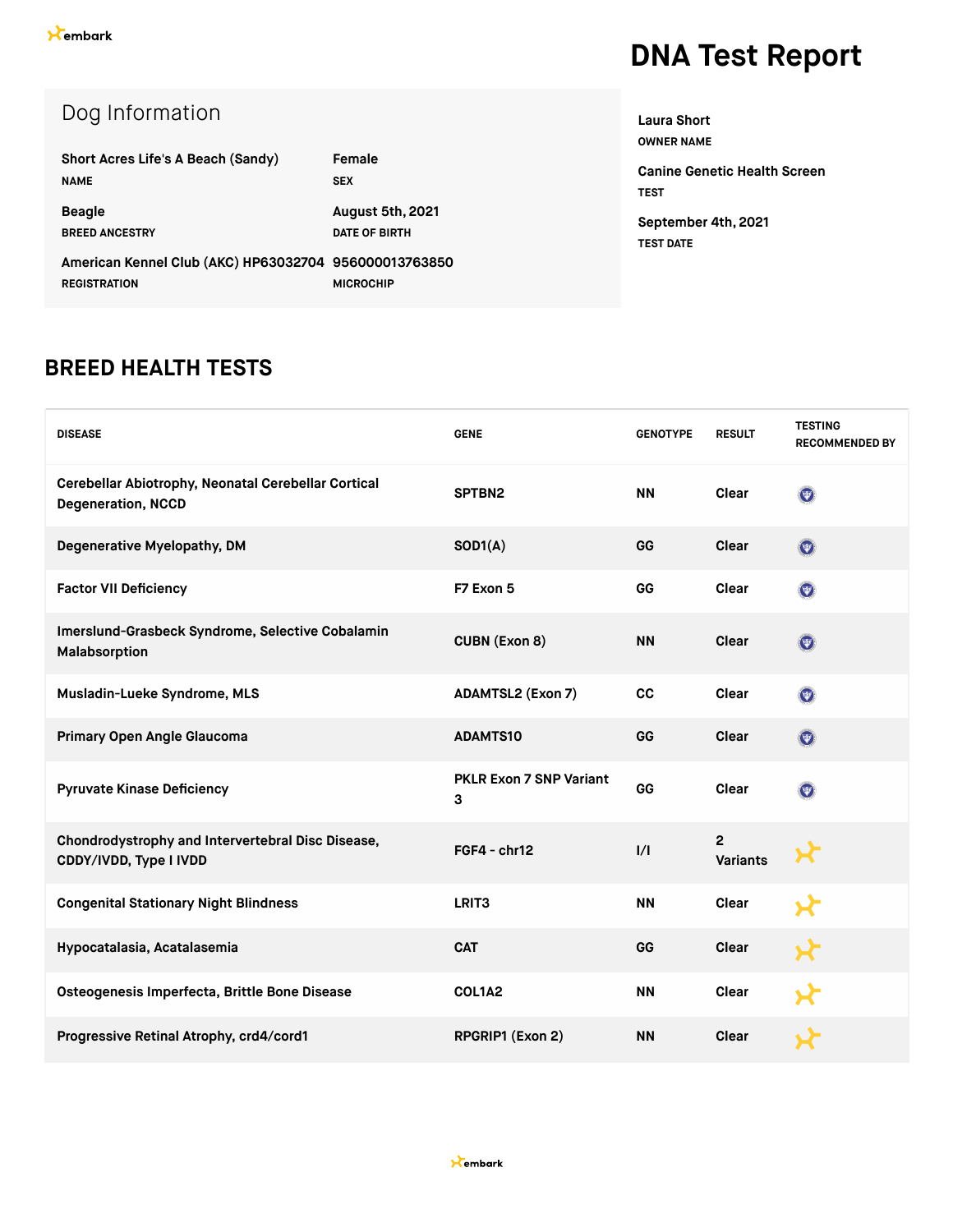#### Dog Information

**Short Acres Life's A Beach (Sandy) NAME**

#### **INBREEDING AND DIVERSITY**

| <b>Genetic Diversity</b>         | <b>RESULT</b> | <b>GENETIC</b><br><b>RESULT</b> |
|----------------------------------|---------------|---------------------------------|
| <b>Coefficient Of Inbreeding</b> |               | 7%                              |
| <b>MHC Class II - DLA DRB1</b>   |               | No<br><b>Diversity</b>          |
| MHC Class II - DLA DQA1 and DQB1 |               | No<br><b>Diversity</b>          |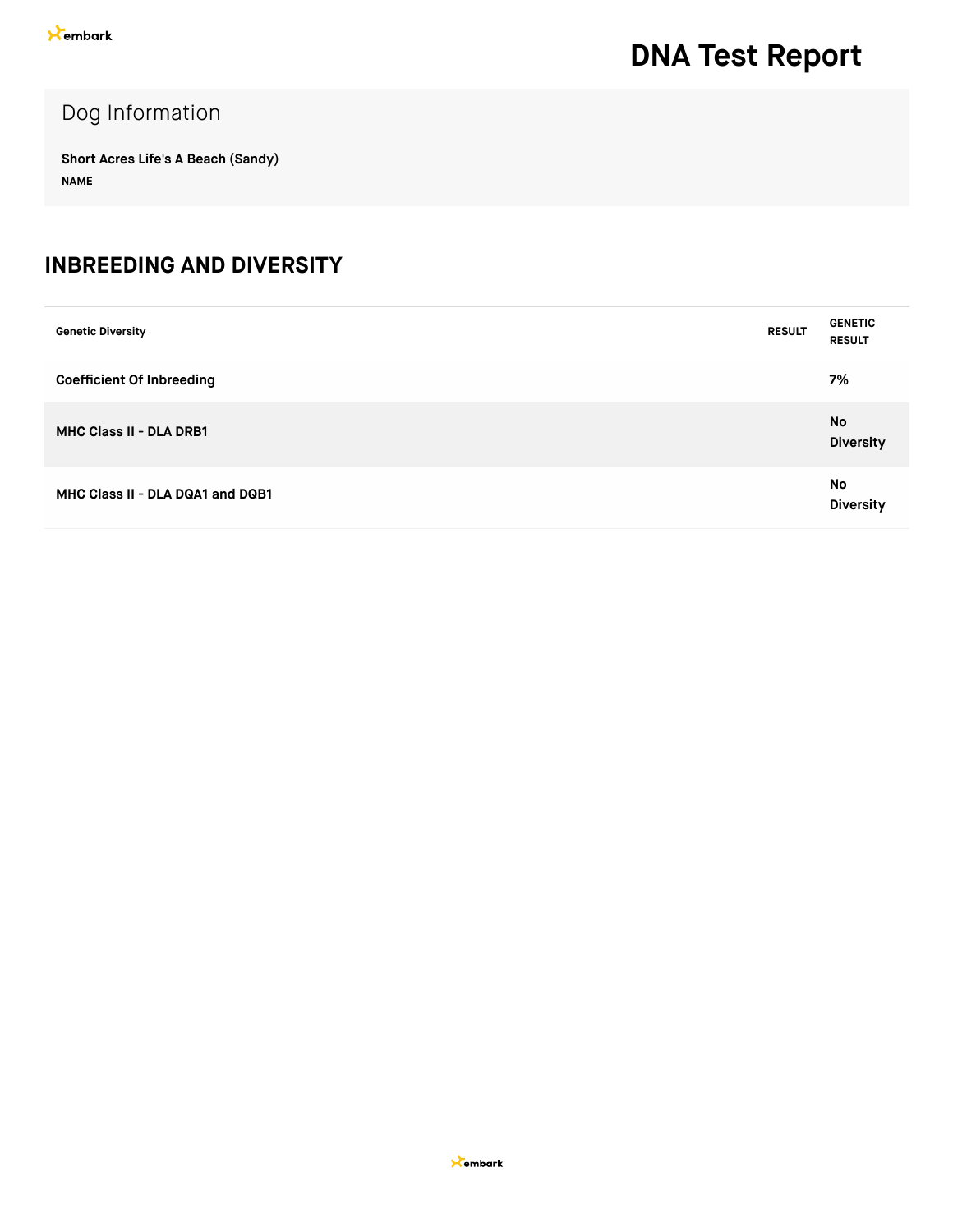### Dog Information

**Short Acres Life's A Beach (Sandy) NAME**

### **TRAIT TESTS (1/2)**

| <b>Coat Color</b>             | <b>RESULT</b>                                            | <b>GENETIC</b><br><b>RESULT</b>     |
|-------------------------------|----------------------------------------------------------|-------------------------------------|
| E Locus (MC1R)                | No dark hairs anywhere                                   | ee                                  |
| K Locus (CBD103)              | Not expressed                                            | $k^y k^y$                           |
| <b>Intensity Loci LINKAGE</b> | Any pigmented hair likely yellow or tan                  | Intermediate<br>Red<br>Pigmentation |
| A Locus (ASIP)                | Not expressed                                            | $a^{t}a^{t}$                        |
| D Locus (MLPH)                | Not expressed                                            | <b>DD</b>                           |
| Cocoa (HPS3)                  | No co alleles, not expressed                             | <b>NN</b>                           |
| <b>B Locus (TYRP1)</b>        | Likely black colored nose/feet                           | <b>BB</b>                           |
| Saddle Tan (RALY)             | Not expressed                                            | <b>NN</b>                           |
| S Locus (MITF)                | Likely flash, parti, piebald, or extreme white           | spsp                                |
| M Locus (PMEL)                | No merle alleles                                         | mm                                  |
| R Locus (USH2A) LINKAGE       | Likely no impact on coat pattern                         | rr                                  |
| H Locus (Harlequin)           | No harlequin alleles                                     | hh                                  |
|                               |                                                          |                                     |
| <b>Other Coat Traits</b>      | <b>RESULT</b>                                            | <b>GENETIC</b><br><b>RESULT</b>     |
| Furnishings (RSPO2) LINKAGE   | Likely unfurnished (no mustache, beard, and/or eyebrows) | Ш                                   |
| Coat Length (FGF5)            | Likely short or mid-length coat                          | GG                                  |
| Shedding (MC5R)               | Likely heavy/seasonal shedding                           | cc                                  |
| Hairlessness (FOXI3) LINKAGE  | Very unlikely to be hairless                             | <b>NN</b>                           |
| Hairlessness (SGK3)           | Very unlikely to be hairless                             | <b>NN</b>                           |